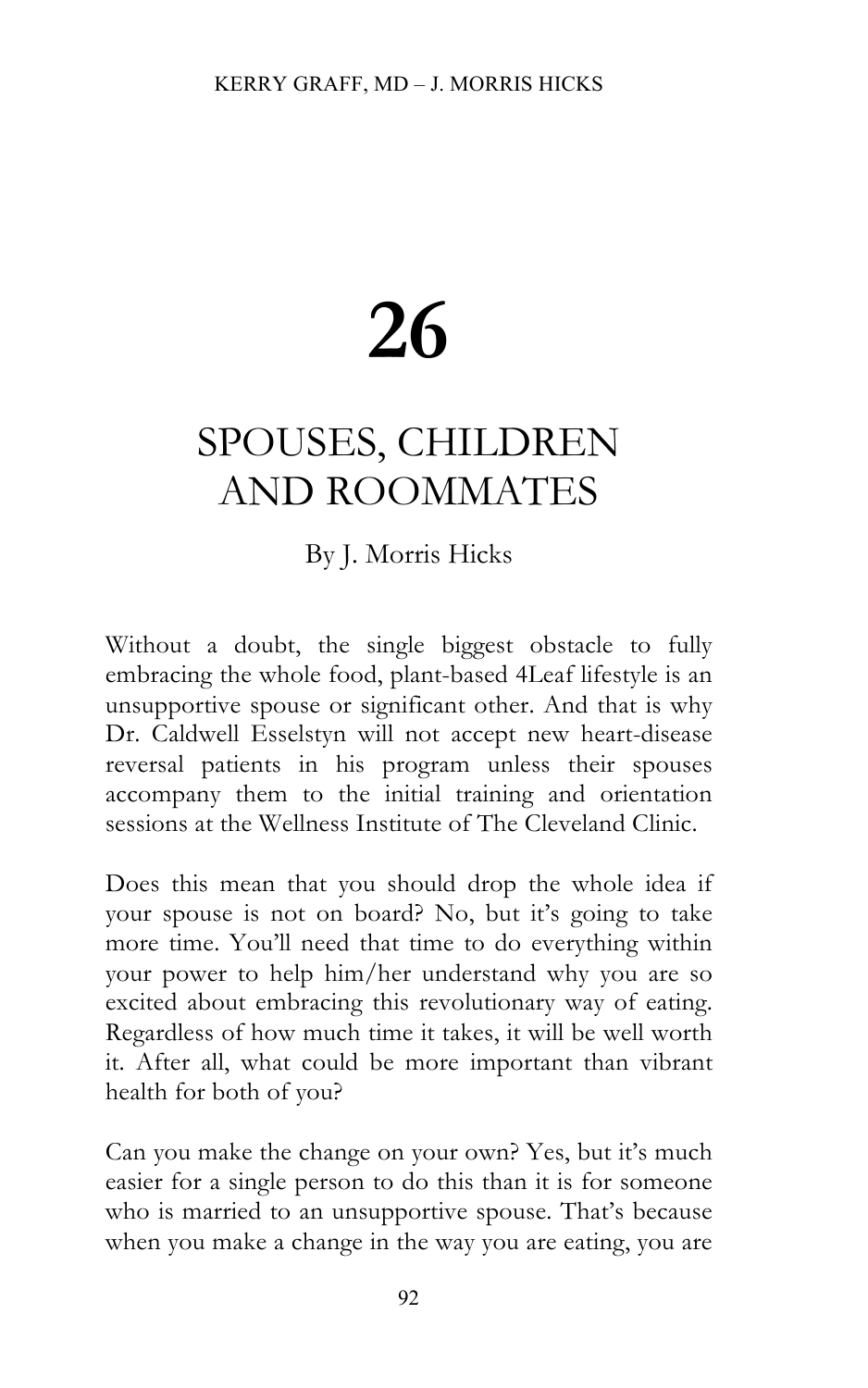## 4LEAF GUIDE TO VIBRANT HEALTH

affecting a significant portion of the waking hours you spend together. And that is a VERY big deal. Also, your spouse may very well be the person who does all the shopping and/or the cooking.

To be sure, this new adventure will be much more rewarding if you are both on the same page. Hence, you should do all that you can to start this life-changing journey together. As you share reading material and gently urge your spouse to join you, you should always be respectful as you appeal for his/her priceless support.

At the end of the day, a delicately balanced combination of listening, supporting, loving, understanding and caring will probably be the most convincing. As I said, this process may take some time so just be prepared to be patient. The stakes are high and they deserve your very best efforts.

**What about the children?** Teaching them a powerful, health-promoting way of eating while they are young is undoubtedly the best lifetime gift that you could possibly give them. It basically means that you're empowering them and all those who follow--with the ability to avoid chronic disease and live a long, healthy and happy life. But it won't be easy with barriers like these on the typical kids menu:

| Menu Item       | Fat $\%$ | Cholesterol     | Fiber |
|-----------------|----------|-----------------|-------|
| Cheeseburger    | $32\%$   | $40 \text{ mg}$ | . g   |
| Cheese Pizza    | 43%      | $10 \text{ mg}$ |       |
| Chicken Nuggets | 53%      | $34 \text{ mg}$ |       |
| Mac & Cheese    | 40%      | $10 \text{ mg}$ |       |

The good news is that it's not that difficult to change their habits if they're five or under. Unfortunately, your task will become increasingly more difficult as they grow older. It's also much easier if you don't have to share the children with unsupportive ex-spouses.